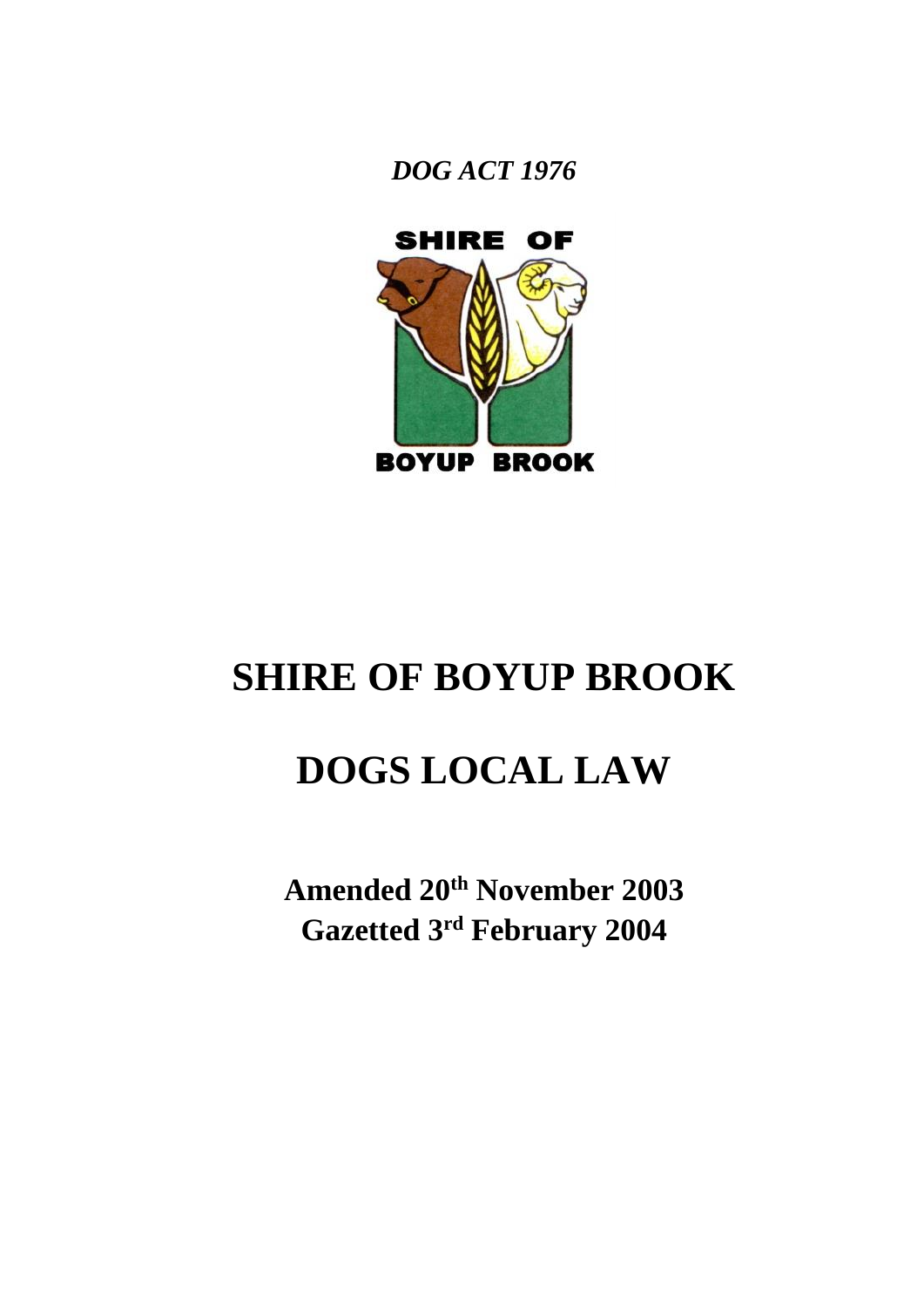## **SHIRE OF BOYUP BROOK**

## **DOGS LOCAL LAW**

## **TABLE OF CONTENTS**

| <b>PART 1 - PRELIMINARY</b> |                                                           |                |
|-----------------------------|-----------------------------------------------------------|----------------|
|                             |                                                           |                |
| 1.1                         | <b>CITATION</b>                                           | $\overline{4}$ |
| 1.2                         | <b>DEFINITIONS</b>                                        | $\overline{4}$ |
| 1.3                         | <b>APPLICATION</b>                                        | 5              |
|                             | PART 2 - IMPOUNDING OF DOGS                               | 6              |
|                             |                                                           |                |
| 2.1                         | <b>CHARGES AND COSTS</b>                                  | 6              |
| 2.2                         | <b>ATTENDANCE OF POUND KEEPER AT POUND</b>                | 6              |
| 2.3                         | <b>RELEASE OF IMPOUNDED DOG</b>                           | 6              |
| 2.4                         | NO BREAKING INTO OR DESTRUCTION OF POUND                  | 6              |
| 3.1                         | DOGS TO BE CONFINED                                       | $\overline{7}$ |
| 3.2                         | LIMITATION ON THE NUMBER OF DOGS                          | 8              |
|                             | PART 4 - APPROVED KENNEL ESTABLISHMENTS                   | 9              |
|                             |                                                           |                |
| 4.1                         | <b>INTERPRETATION</b>                                     | 9              |
| 4.2                         | APPLICATION FOR LICENCE FOR APPROVED KENNEL ESTABLISHMENT | 9              |
| 4.3                         | <b>NOTICE OF PROPOSED USE</b>                             | 9              |
| 4.4                         | EXEMPTION FROM NOTICE REQUIREMENTS                        | 9              |
| 4.5                         | WHEN APPLICATION CAN BE DETERMINED                        | 10             |
| 4.6                         | DETERMINATION OF APPLICATION                              | 10             |
| 4.7                         | WHERE APPLICATION CANNOT BE APPROVED                      | 10             |
| 4.8                         | CONDITIONS OF APPROVAL                                    | 10             |
| 4.9                         | COMPLIANCE WITH CONDITIONS OF APPROVAL                    | 10             |
| 4.10                        | <b>FEES</b>                                               | 10             |
| 4.11                        | <b>FORM OF LICENCE</b>                                    | 11             |
| 4.12                        | PERIOD OF LICENCE                                         | 11             |
| 4.13                        | <b>VARIATION OR CANCELLATION OF LICENCE</b>               | 11             |
| 4.14                        | <b>TRANSFER</b>                                           | 11             |
| 4.15                        | <b>NOTIFICATION</b>                                       | 11             |
| 4.16                        | <b>INSPECTION OF KENNEL</b>                               | 12             |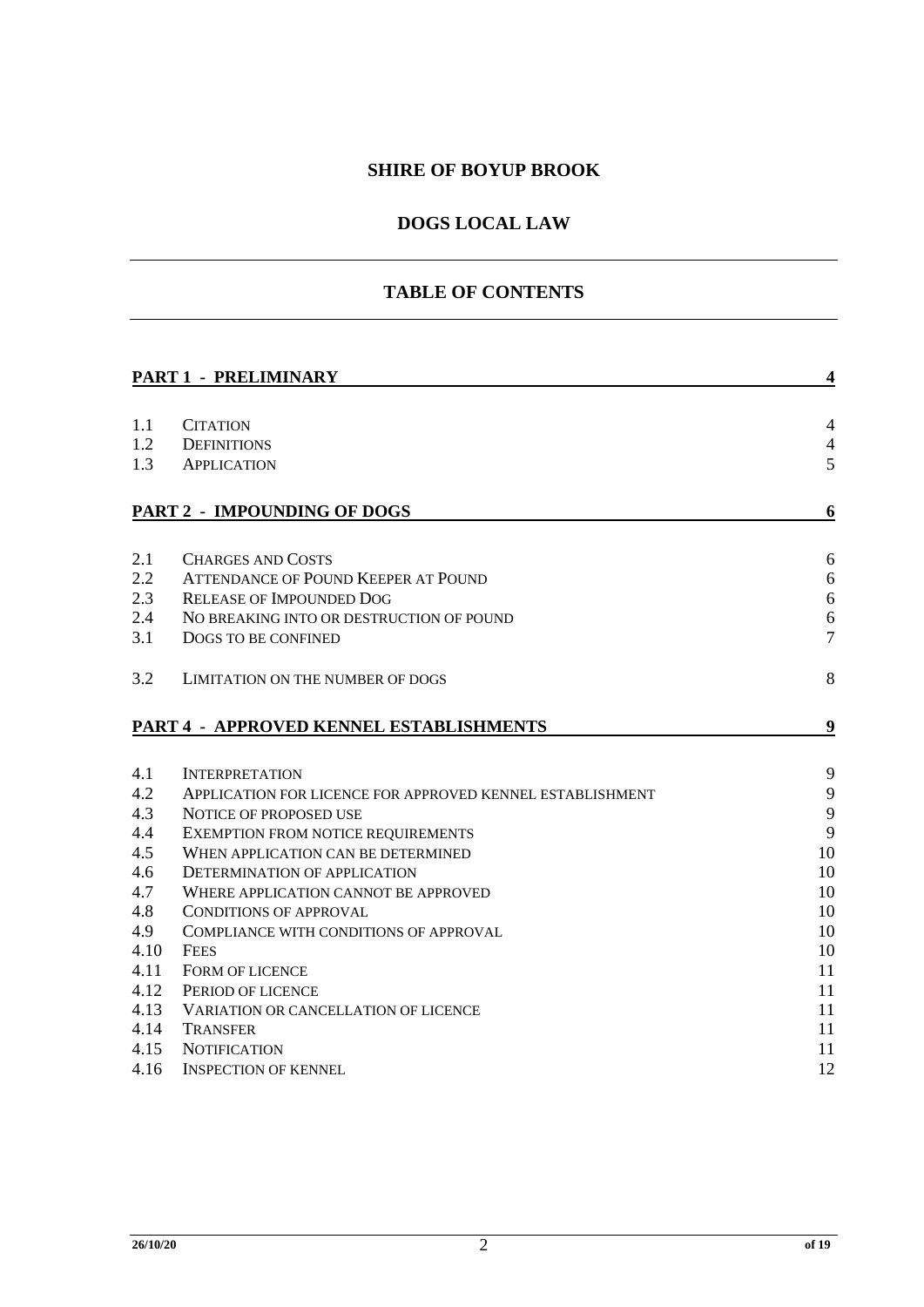|                      | <b>PART 5 - DOGS IN PUBLIC PLACES</b>       | 12 |
|----------------------|---------------------------------------------|----|
|                      |                                             |    |
| 5.1                  | PLACES WHERE DOGS ARE PROHIBITED ABSOLUTELY | 13 |
| 5.2                  | PLACES WHICH ARE DOG EXERCISE AREAS         | 14 |
|                      |                                             |    |
|                      | <b>PART 6 - MISCELLANEOUS</b>               | 14 |
|                      |                                             |    |
| 6.1                  | <b>OFFENCE TO EXCRETE</b>                   | 14 |
|                      |                                             |    |
| PART 7 - ENFORCEMENT |                                             | 14 |
|                      |                                             |    |
| 7.1                  | <b>INTERPRETATION</b>                       | 14 |
| 7.2                  | <b>MODIFIED PENALTIES</b>                   | 15 |
| 7.3                  | <b>ISSUE OF INFRINGEMENT NOTICE</b>         | 15 |
| 7.4                  | FAILURE TO PAY MODIFIED PENALTY             | 15 |
| 7.5                  | PAYMENT OF MODIFIED PENALTY                 | 15 |
| 7.6                  | WITHDRAWAL OF INFRINGEMENT NOTICE           | 15 |
| 7.7                  | <b>SERVICE</b>                              | 15 |
|                      |                                             |    |
| <b>SCHEDULE 1</b>    |                                             | 16 |
|                      |                                             |    |
|                      |                                             |    |
|                      | <b>SCHEDULE 2</b>                           | 17 |
|                      |                                             |    |
|                      |                                             |    |
| <b>SCHEDULE 3</b>    |                                             | 19 |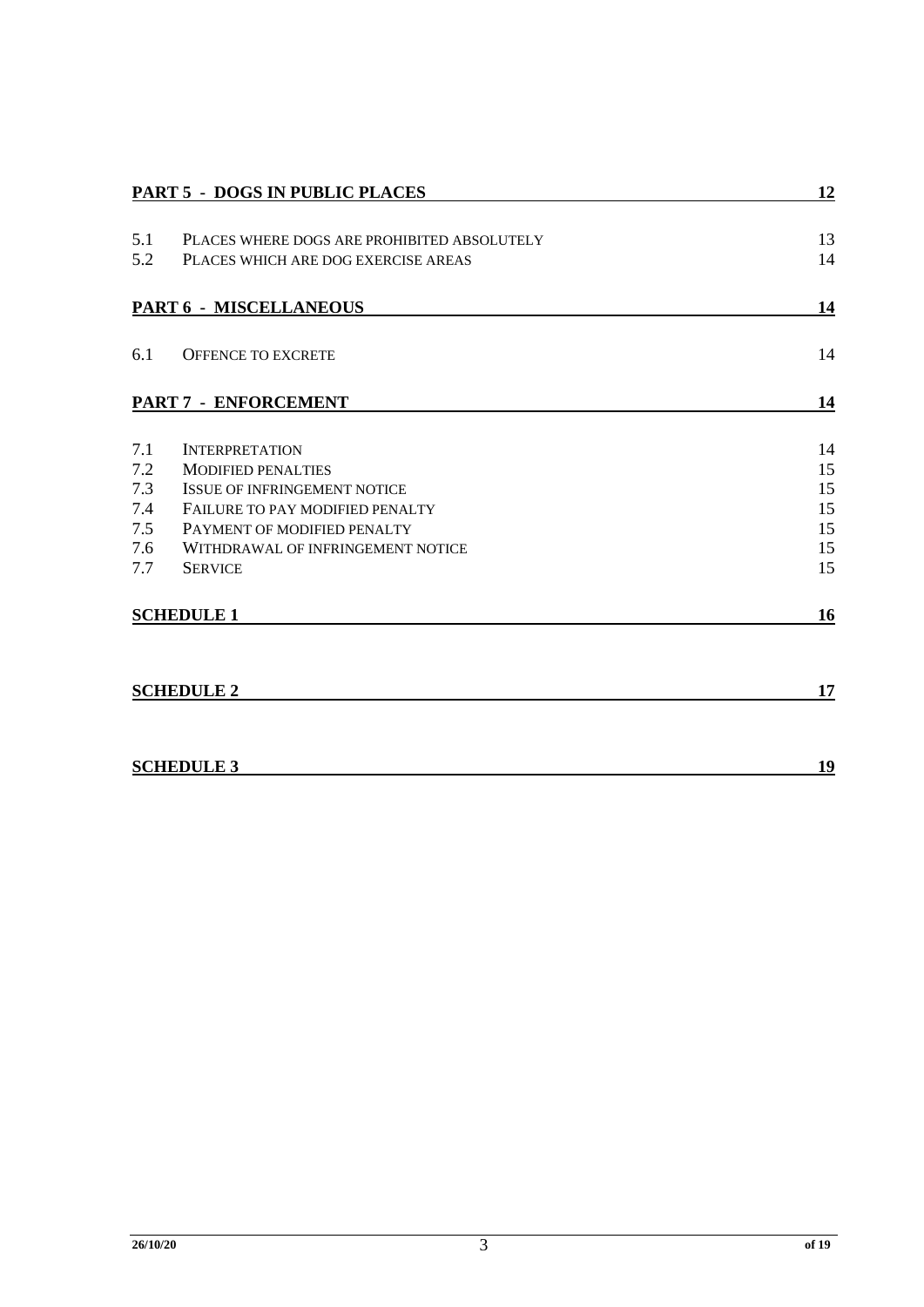#### *DOG ACT 1976*

#### **SHIRE OF BOYUP BROOK**

#### **DOGS LOCAL LAW**

Under the powers conferred by the *Dog Act 1976* and under all other powers enabling it, the Council of the Shire of Boyup Brook resolved on 20<sup>th</sup> day of November 2003 to make the following local law.

#### **PART 1 - PRELIMINARY**

#### **1.1 Citation**

This local law may be cited as the Shire of Boyup Brook Dogs Local Law.

#### **Provisions of the Dog Act**

Selected provisions of the Dog Act have been included in this document, boxed and hachured, where it is believed these might assist in the interpretation or administration of this Local Law. These insertions are not an official part of the Local Law and should not therefore be included in the gazettal of the Local Law.

In the hachured boxes, "s" denotes a section of the *Dog Act 1976.*

#### **1.2 Definitions**

In this local law unless the context otherwise requires -

"Act" means the *Dog Act 1976*;

"authorized person" means a person authorized by the local government to perform all or any of the functions conferred on an authorized person under this local law;

"CEO" means the Chief Executive Officer of the local government;

"district" means an area of the State that has been declared to be a district under the *Local Government Act 1960*, and includes for certain purposes provided for in this Act other areas which although not being within the boundaries of a district are regarded for those purposes as being part of the district;

"local government" means the Shire of Boyup Brook;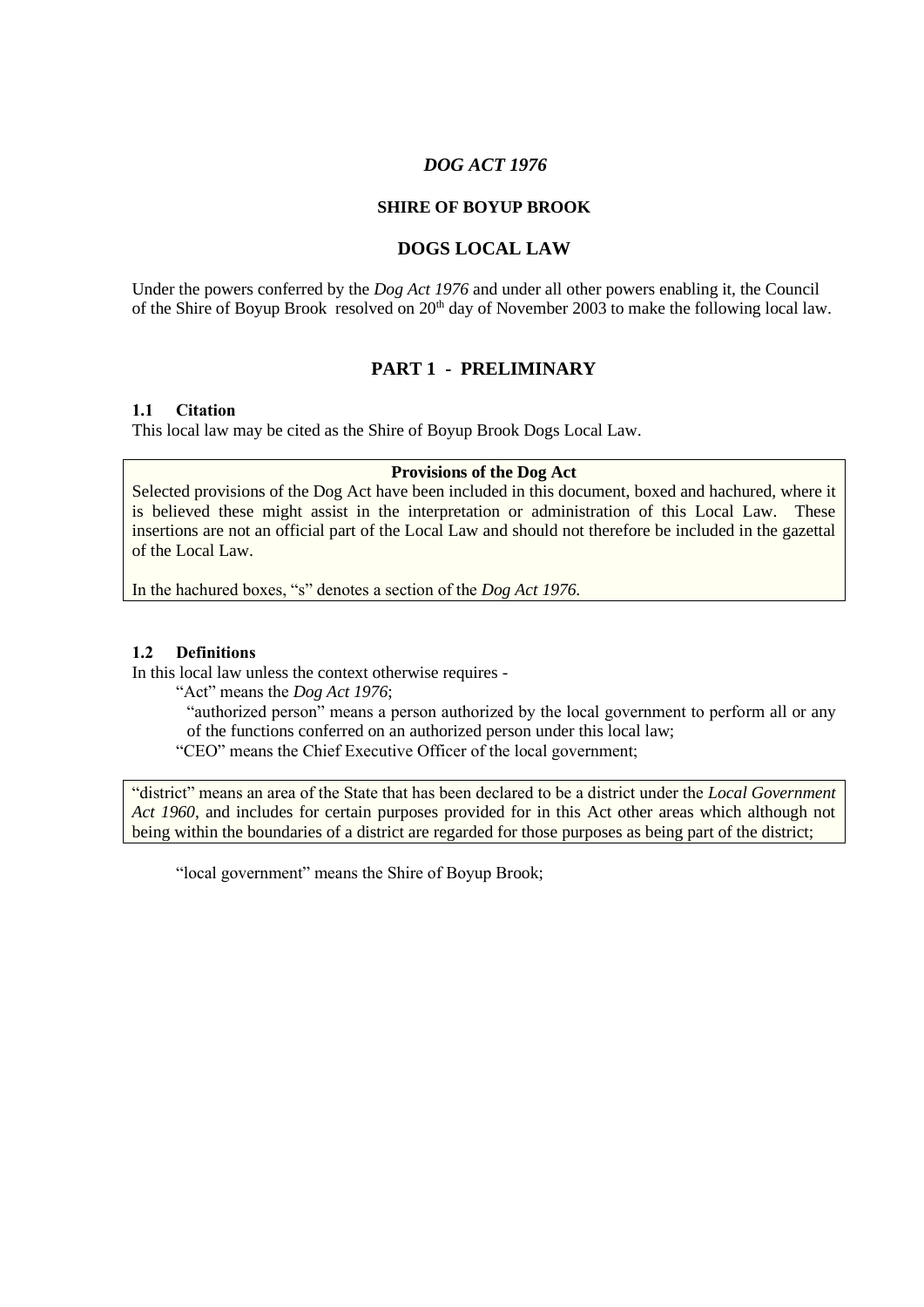"owner" in relation to a dog means –

- (a) the person by whom the dog is ordinarily kept; or
- (b) a person who is deemed by subsection (2) to be the owner of the dog;

"person liable for the control of the dog" means each of the following –

- (a) the registered owner of the dog;
- (b) the owner of the dog;
- (c) the occupier of any premises where the dog is ordinarily kept or ordinarily permitted to live; or
- (d) a person who has the dog in his possession or under his control, but does not include –
- (e) a registered veterinary surgeon, or a person acting on his behalf, in the course of his professional practice; or
- (f) a police officer or other person acting under statutory duty or in the administration of this Act;

"pound keeper" means a person authorized by the local government to perform all or any of the functions conferred on a "pound keeper" under this local law;

"premises" shall, for the purpose of determining who is the occupier, be taken to refer to any land or building, or part of any land or building, that is or is intended to be occupied as a separate residence from any adjacent tenement:

"Regulations" means the *Dog Regulations 1976*;

"thoroughfare" has the meaning given to it in section 1.4 of the *Local Government Act 1995*; and

"town planning scheme" means a town planning scheme made by the local government under the *Town Planning and Development Act 1928* which applies throughout the whole or a part of the district.

"townsite" means -

- (a) land constituted, defined, or reserved as the site of a town or village under the *Land Administration Act 1997*.
- (b) land subdivided or laid out as the site for a townsite, township, or village, in accordance with the subdivisional plan, registered in the Office of Titles or the Department of Land Administration; and
- (c) land within a town or city under the *Local Government Act 1960* that is outside the metropolitan region.

#### **1.3 Application**

This local law applies throughout the district.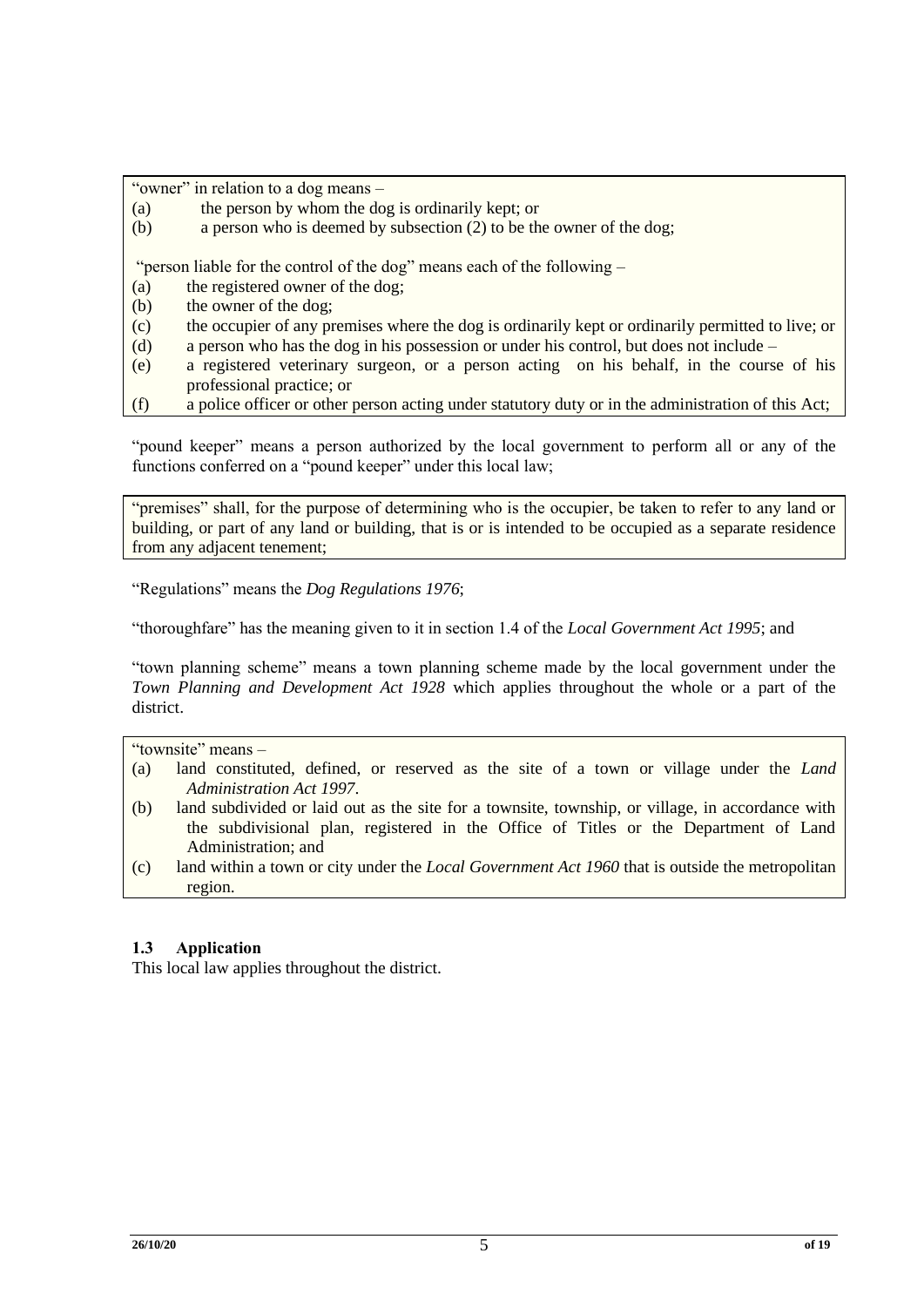## **PART 2 - IMPOUNDING OF DOGS**

Part 2 Should be read in conjunction with section 29 of the Act, which is headed "Power to seize strays, etc"

#### **2.1 Charges and costs**

The following are to be imposed and determined by the local government under sections 6.16 - 6.19 of the *Local Government Act 1995* -

- (a) the charges to be levied under section 29(4) of the Act relating to the seizure and impounding of a dog;
- (b) the additional fee payable under section 29(4) of the Act where a dog is released at a time or on a day other than those determined under clause 2.2; and
- (c) the costs of the destruction and the disposal of a dog referred to in section 29(15) of the Act.

#### **2.2 Attendance of pound keeper at pound**

The pound keeper is to be in attendance at the pound for the release of dogs at the times and on the days of the week as are determined by the CEO.

#### **2.3 Release of impounded dog**

- (1) A claim for the release of a dog seized and impounded is to be made to the pound keeper or in the absence of the pound keeper, to the CEO.
- (2) The pound keeper is not to release a dog seized and impounded to any person unless that person has produced, to the satisfaction of the pound keeper, satisfactory evidence -
	- (a) of her or his ownership of the dog or of her or his authority to take delivery of it; or
	- (b) that he or she is the person identified as the owner on a microchip implanted in the dog.

#### **2.4 No breaking into or destruction of pound**

A person who -

- (a) unless he or she is the pound keeper or a person authorized to do so, releases or attempts to release a dog from a pound; or
- (b) destroys, breaks into, damages or in any way interferes with or renders not dog-proof
	- (i) any pound; or
	- (ii) any vehicle or container used for the purpose of catching, holding or conveying a seized dog,

commits an offence.

**Penalty:** Where the dog is a dangerous dog, \$2,000; otherwise \$1,000.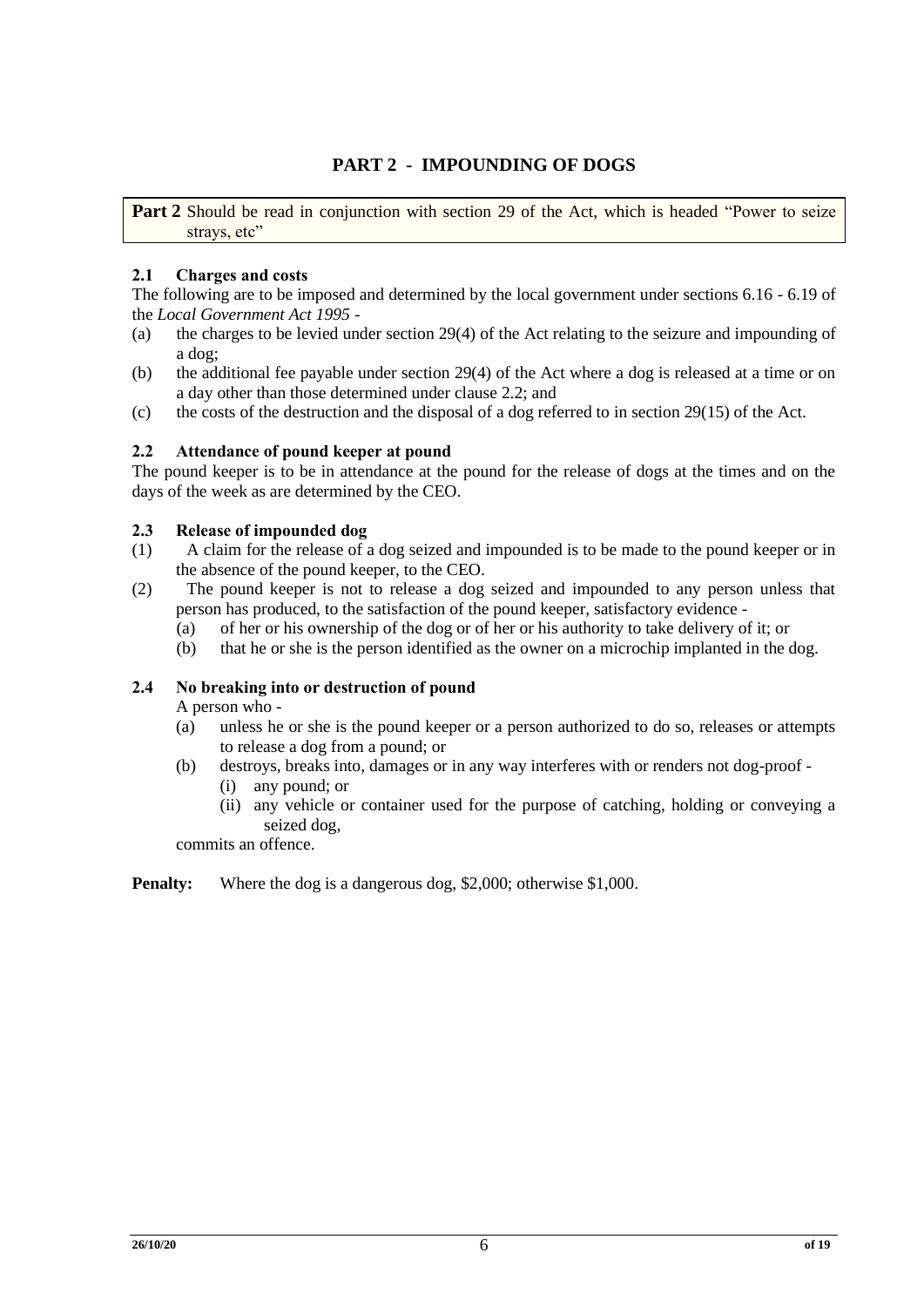## **PART 3 - REQUIREMENTS AND LIMITATIONS ON THE KEEPING OF DOGS**

#### **3.1 Dogs to be confined**

- (1) An occupier of premises on which a dog is kept must
	- (a) cause a portion of the premises on which the dog is kept to be fenced in a manner capable of confining the dog;
	- (b) ensure the fence used to confine the dog and every gate or door in the fence is of a type, height and construction which having regard to the breed, age, size and physical condition of the dog is capable of preventing the dog at all times from passing over, under or through it;
	- (c) ensure that every gate or door in the fence is kept closed at all times when the dog is on the premises and is fitted with a proper latch or other means of fastening it;
	- (d) maintain the fence and all gates and doors in the fence in good order and condition; and
	- (e) where no part of the premises consists of open space, yard or garden or there is no open space or garden or yard of which the occupier has exclusive use or occupation, ensure that other means exist on the premises (other than the tethering of the dog) for effectively confining the dog within the premises.
- (2) Where an occupier fails to comply with subclause (1), he or she commits an offence.

**Penalty:** Where the dog kept is a dangerous dog, \$2,000; otherwise \$1,000.

#### **Limitations as to numbers**

S26 (1) The provisions of this Part shall not operate to prevent the keeping on any Premises of 2 dogs over the age of 3 months and the young of those dogs under that age.

- (2) Subject to subsection (1), a local government, pursuant to local laws, may limit the number to dogs over the age of 3 months, or the number of such dogs of any specified breed or kind, that may be kept on any premises situate in a specified area to which those local laws apply unless those premises are licensed as an approved kennel establishment or are exempt.
- (3) Where by a local law under this Act a local government has placed a limit on the keeping of dogs in any specified area but the local government is satisfied in relation to any particular premises that the provisions of the Act relating to approved kennel establishments need not be applied in the circumstances, the local government may grant an exemption in respect of those premises but any such exemption –
	- (a) may be subject to conditions, including a condition that it applies only to the dogs specified therein;
	- (b) shall not operate to authorize the keeping of more than 6 dogs on those premises; and
	- (c) may be revoked or varied at any time.
- (4) Subject to provisions of subsection (3), a person who keeps on any premises, not being premises licenced as an approved kennel establishment, dogs over the age of 3 months in numbers exceeding any limit imposed in relation to those dogs by a local law made under subsection (2) commits an offence.

**Penalty:** \$1 000 and a daily penalty of \$100.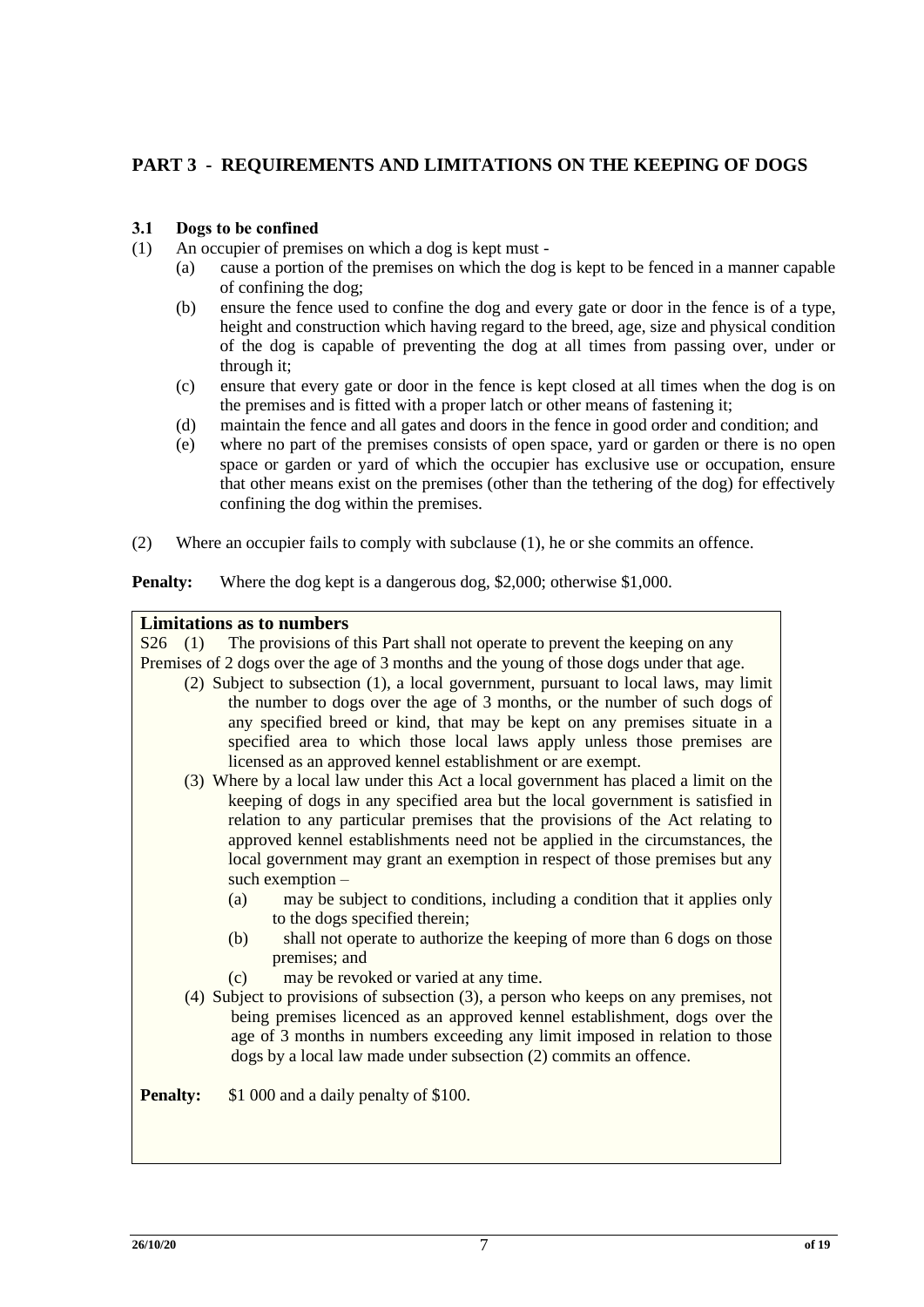- (5) Any person who is aggrieved
	- (a) by the conditions imposed in relation to any exemption from the provisions of a local law placing a limitation on the number of dogs that may be kept on any premises; or
	- (b) by the refusal of a local government to grant such an exemption, or by the revocation of an exemption,

may appeal in writing to the Minister who may, after such inquiry as he thinks fit, give directions to the local government concerned and effect shall be given to any such direction.

(6) An appeal under subsection (5) shall be lodged with the Minister not later than 28 days after the day on which a notice of the decision that is appealable is served on the person affected by that decision.

*[section 26 amended by No. 23 of 1987 s.22.]*

#### **Note:**

Regulation 13(1) prescribes a modified penalty of \$100 under section 26(4) for "Keeping more than prescribed number of dogs."

If this modified penalty is to be imposed under the Regulations, the procedures contained within regulation 13 of the Regulations must be complied with.

#### **3.2 Limitation on the number of dogs**

- (1) This clause does not apply to premises which have been –
- (a) licensed under Part 4 as an approved kennel establishment; or
- (b) granted an exemption under section 26(3) of the Act.
- (2) The limit on the number of dogs which may be kept on any premises is, for the purpose of section 26(4) of the Act -
	- (a) 2 dogs over the age of three months and the young of those dogs under that age if the premises are situated within a townsite; or
	- (b) 4 dogs over the age of three months and the young of those dogs under that age if the premises are situated outside a townsite.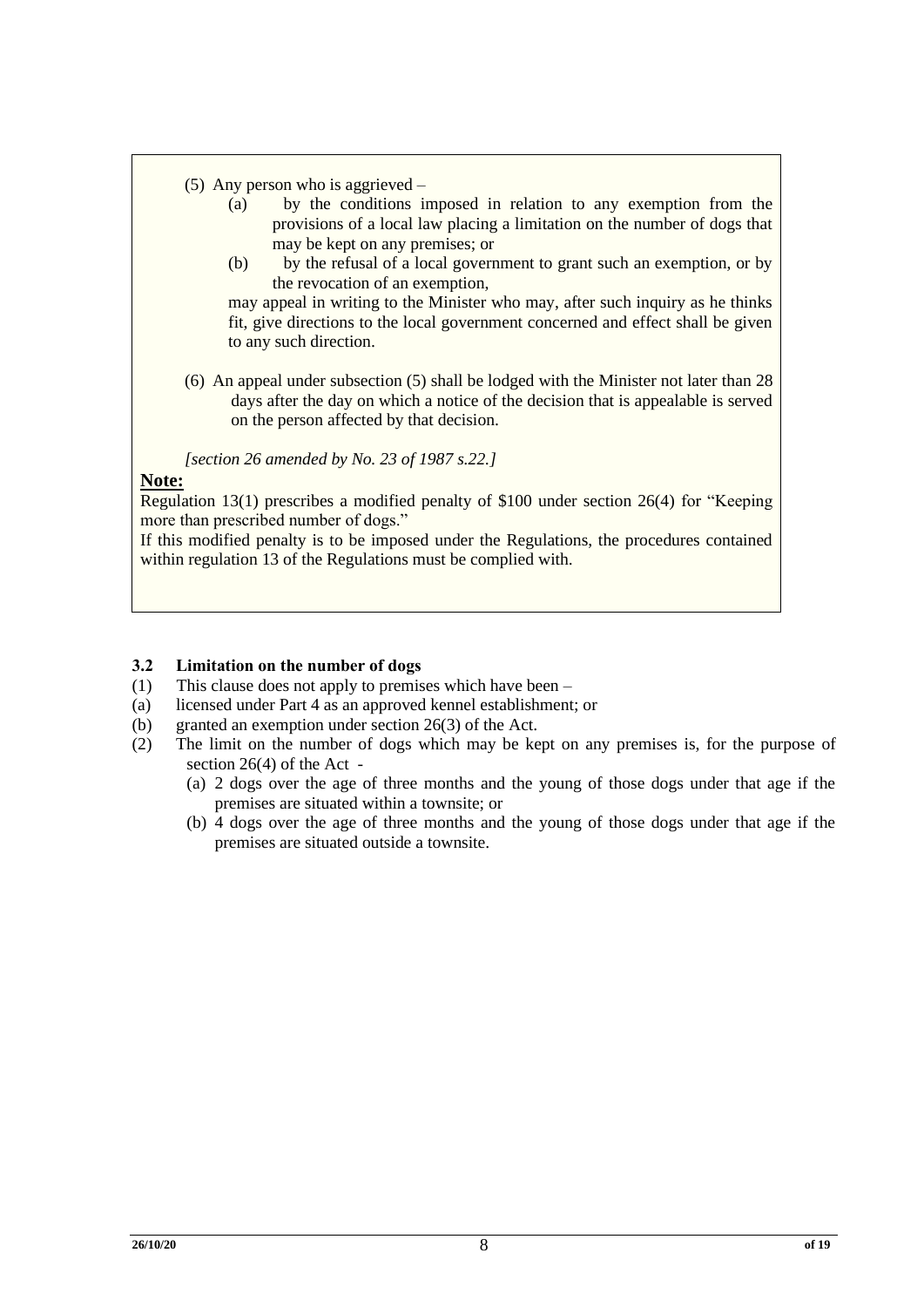# **PART 4 - APPROVED KENNEL ESTABLISHMENTS**

#### **4.1 Interpretation**

In this Part and in Schedule 2 -

"licence" means a licence to keep an approved kennel establishment on premises;

"licensee" means the holder of a licence;

"premises", in addition to the meaning given to it in section 3 of the Act, means the premises described in the application for a licence; and

"transferee" means a person who applies for the transfer of a licence to her or him under clause 4.14.

#### **4.2 Application for licence for approved kennel establishment**

An application for a licence must be made in the form of that in Schedule 1, and must be lodged with the local government together with -

- (a) plans and specifications of the kennel establishment, including a site plan;
- (b) copies of the notices to be given under clause 4.3;
- (c) written evidence that either the applicant or another person who will have the charge of the dogs, will reside on the premises or, in the opinion of the local government, sufficiently close to the premises so as to control the dogs and so as to ensure their health and welfare;
- (d) a written acknowledgement that the applicant has read and agrees to comply with any code of practice relating to the keeping of dogs nominated by the local government; and
- (e) the fee for the application for a licence referred to in clause 4.10(1).

#### **4.3 Notice of proposed use**

- (1) An applicant for a licence must give notice of the proposed use of the premises as an approved kennel establishment after the application for a licence has been lodged –
	- (a) once in a newspaper circulating in the district; and
	- (b) to the owners and occupiers of any premises adjoining the premises.
- (2) The notices in subclause (1) must specify that
	- (a) any written submissions as to the proposed use are to be lodged with the CEO within 14 days of the date the notice is given; and
	- (b) the application and plans and specifications may be inspected at the offices of the local government.
- $(3)$  Where
	- (a) the notices given under subclause (1) do not clearly identify the premises; or
	- (b) a notice given under subclause  $(1)(a)$  is of a size or in a location in the newspaper which, in the opinion of the local government, would fail to serve the purpose of notifying persons of the proposed use of the premises,

then the local government may refuse to determine the application for a licence until the notices or notice, as the case may be, is given in accordance with its directions.

#### **4.4 Exemption from notice requirements**

Where an application for a licence is made in respect of premises on which an approved kennel establishment is either a -

- (a) permitted use; or
- (b) use which the local government may approve subject to compliance with specified notice requirements,

under a town planning scheme, then the requirements of clauses 4.2(b), 4.3 and 4.5(a) do not apply in respect of the application for a licence.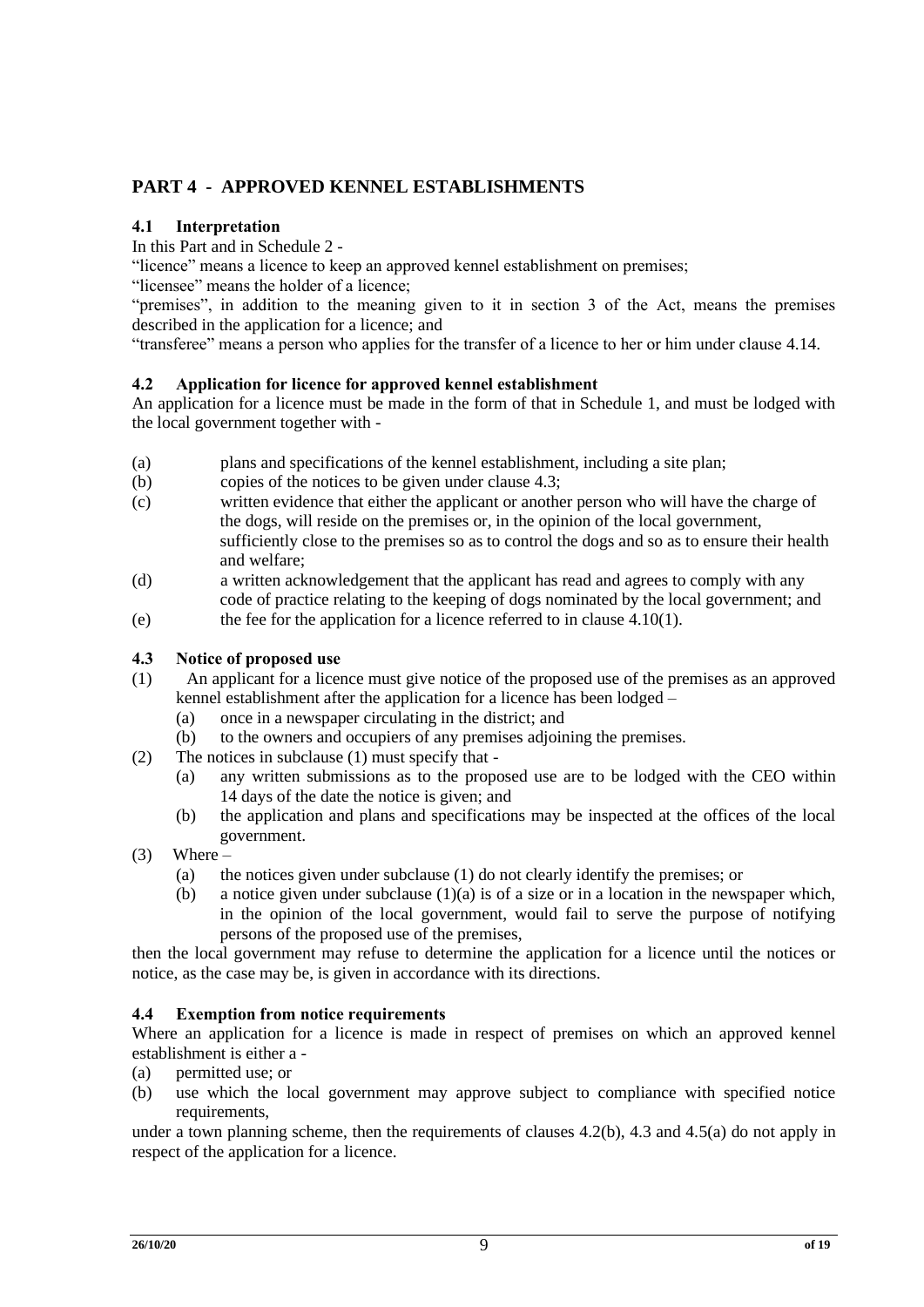### **4.5 When application can be determined**

An application for a licence is not to be determined by the local government until -

- (a) the applicant has complied with clause 4.2;
- (b) the applicant submits proof that the notices referred to in clause 4.3(1) have been given in accordance with that clause; and
- (c) the local government has considered any written submissions received within the time specified in clause 4.3(2)(a) on the proposed use of the premises.

#### **4.6 Determination of application**

In determining an application for a licence, the local government is to have regard to  $-$ 

- (a) the matters referred to in clause 4.7;
- (b) any written submissions received within the time specified in clause  $4.3(2)(a)$  on the proposed use of the premises;
- (c) any economic or social benefits which may be derived by any person in the district if the application for a licence is approved;
- (d) the effect which the kennel establishment may have on the environment or amenity of the neighbourhood;
- (e) whether the approved kennel establishment will create a nuisance for the owners and occupiers of adjoining premises; and
- (f) whether or not the imposition of and compliance with appropriate conditions of a licence will mitigate any adverse effects of the approved kennel establishment identified in the preceding paragraphs.

#### **4.7 Where application cannot be approved**

The local government cannot approve an application for a licence where -

- (a) an approved kennel establishment cannot be permitted by the local government on the premises under a town planning scheme; or
- (b) an applicant for a licence or another person who will have the charge of the dogs will not reside on the premises, or, in the opinion of the local government, sufficiently close to the premises so as to control the dogs and so as to ensure their health and welfare.

#### **4.8 Conditions of approval**

The local government may approve an application for a licence subject to the conditions contained in Schedule 2 and to such other conditions as the local government considers appropriate.

(1) In respect of a particular application for a licence, the local government may vary any of the conditions contained in Schedule 2.

#### **4.9 Compliance with conditions of approval**

A licensee who does not comply with the conditions of a licence commits an offence.

**Penalty:** Where a dog involved in the contravention is a dangerous dog, \$2,000 and a daily penalty of \$200; otherwise \$1,000 and a daily penalty of \$100.

#### **4.10 Fees**

- (1) On lodging an application for a licence, the applicant is to pay a fee to the local government.
- (2) On the issue or renewal of a licence, the licensee is to pay a fee to the local government.
- (3) On lodging an application for the transfer of a valid licence, the transferee is to pay a fee to the local government.
- (4) The fees referred to in subclauses (1) to (3) are to be imposed and determined by the local government under sections 6.16 - 6.19 of the *Local Government Act 1995*.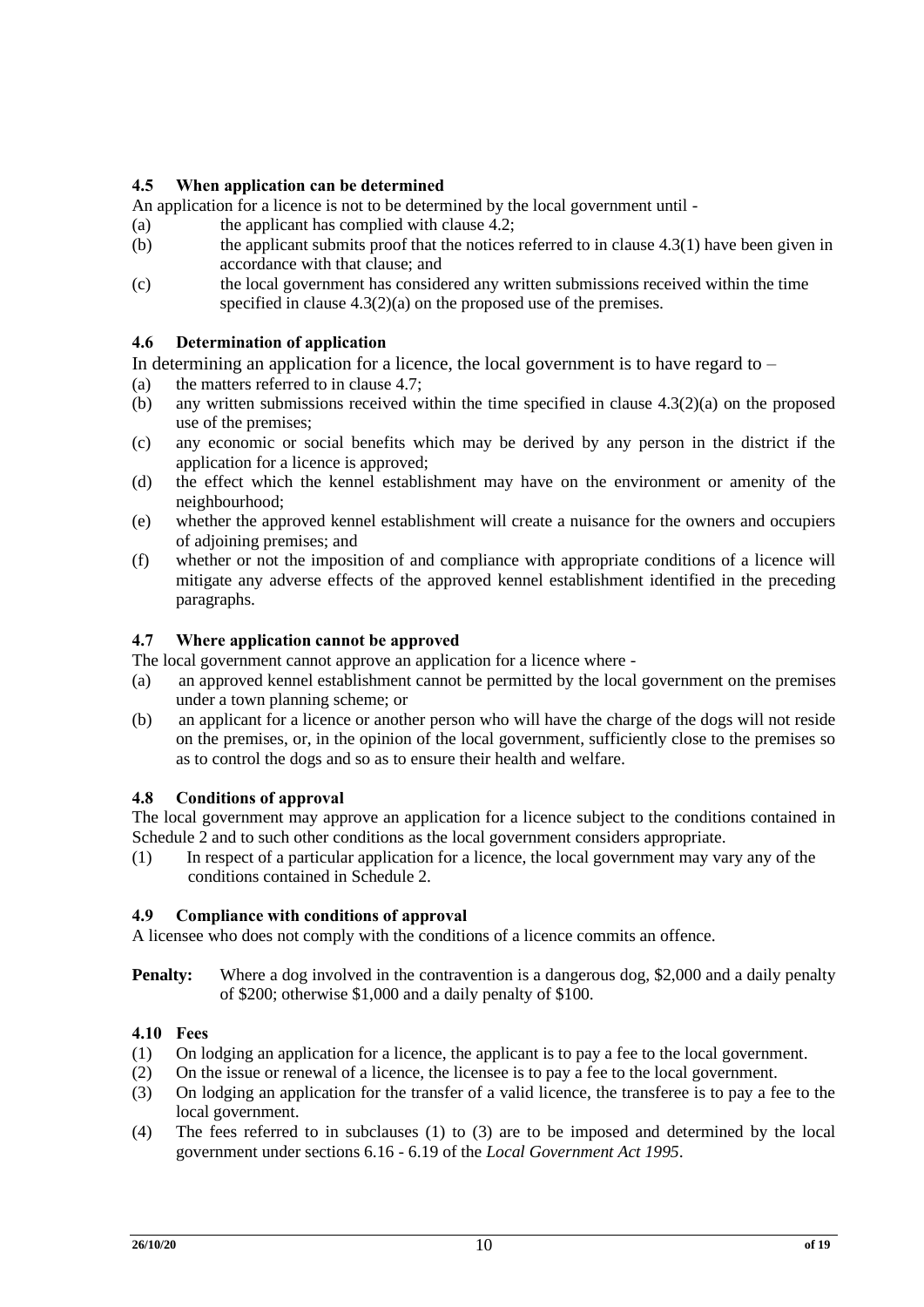### **4.11 Form of licence**

The licence is to be in the form determined by the local government and is to be issued to the licensee.

#### **4.12 Period of licence**

- (1) The period of effect of a licence is set out in section 27(5) of the Act.
- (2) A licence is to be renewed if the fee referred to in clause  $4.10(2)$  is paid to the local government prior to the expiry of the licence.
- (3) On the renewal of a licence the conditions of the licence at the time of its renewal continue to have effect.

s.27(5) A licence under this section has effect for a period of 12 months, and is renewable upon payment of the prescribed fee, but may be cancelled at any time by the local government if the local government is dissatisfied with the conduct of the establishment.

#### **4.13 Variation or cancellation of licence**

- (1) The local government may vary the conditions of a licence.
- (2) The local government may cancel a licence
	- (a) on the request of the licensee;
	- (b) following a breach of the Act, the Regulations or this local law; or
	- (c) if the licensee is not a fit and proper person.
- (3) The date a licence is cancelled is to be, in the case of
	- (a) paragraph (a) of subclause (2), the date requested by the licensee; or
	- (b) paragraphs (b) and (c) of subclause (2), the date determined under section 27(6) of the Act.
- (4) If a licence is cancelled the fee paid for that licence is not refundable for the term of the licence that has not yet expired.

#### **4.14 Transfer**

- (1) An application for the transfer of a valid licence from the licensee to another person must be  $-$ 
	- (a) made in the form determined by the local government;
	- (b) made by the transferee;
	- (c) made with the written consent of the licensee; and
	- (d) lodged with the local government together with
		- (i) written evidence that a person will reside at or within reasonably close proximity to the premises the subject of the licence; and
		- (ii) the fee for the application for the transfer of a licence referred to in clause 4.10(3).
- (2) The local government is not to determine an application for the transfer of a valid licence until the transferee has complied with subclause (1).
- (3) The local government may approve, whether or not subject to such conditions as it considers appropriate, or refuse to approve an application for the transfer of a valid licence.
- (4) Where the local government approves an application for the transfer of a valid licence, then on the date of approval, unless otherwise specified in the notice issued under clause 4.15(b), the transferee becomes the licensee of the licence for the purposes of this local law.

#### **4.15 Notification**

The local government is to give written notice to -

- (a) an applicant for a licence of the local government's decision on her or his application;
- (b) a transferee of the local government's decision on her or his application for the transfer of a valid licence;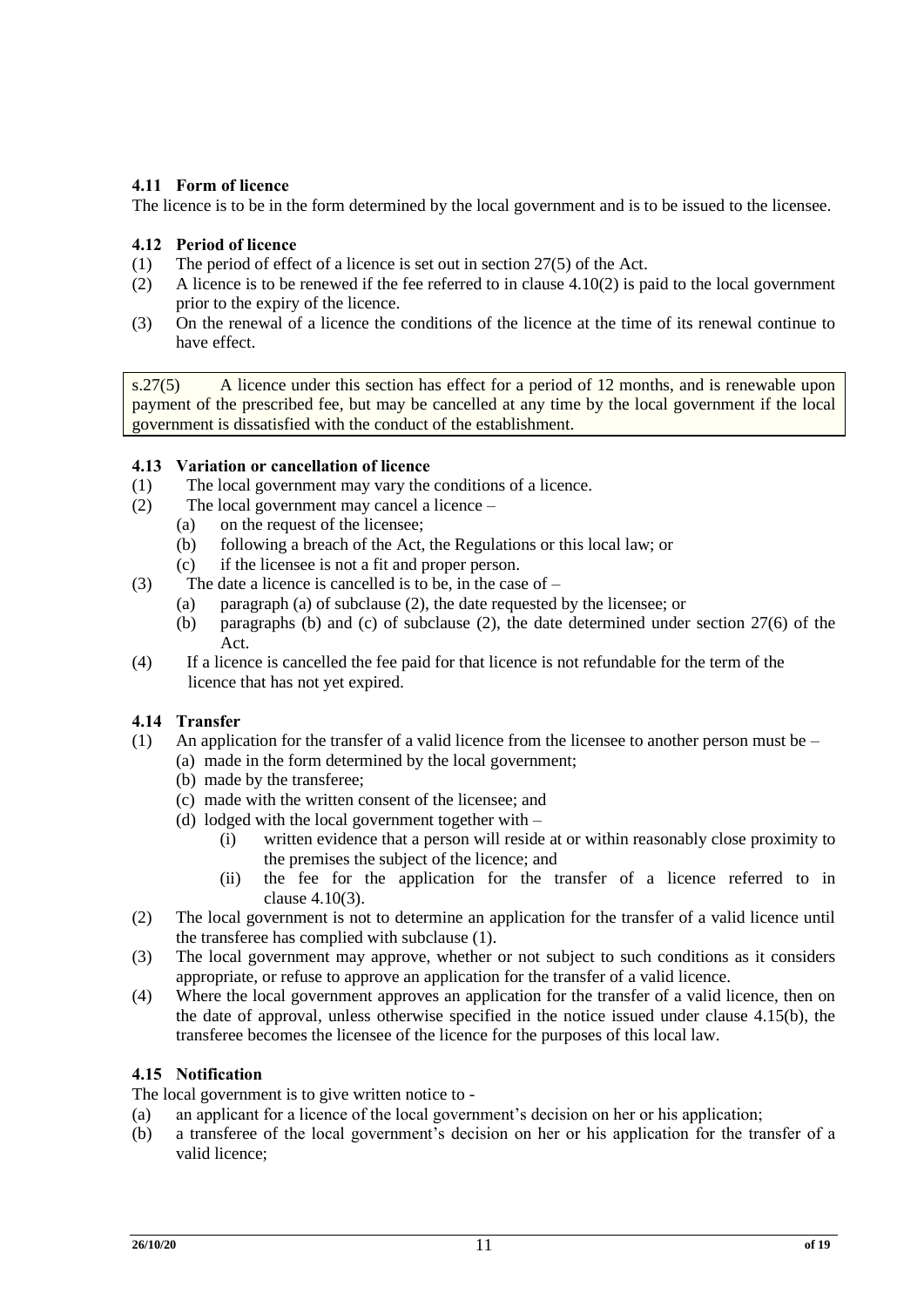- (c) a licensee of any variation made under clause 4.13(1);
- (d) a licensee when her or his licence is due for renewal and the manner in which it may be renewed;
- (e) a licensee when her or his licence is renewed;
- (f) a licensee of the cancellation of a licence under clause  $4.13(2)(a)$ ; and
- (g) a licensee of the cancellation of a licence under paragraphs (b) or (c) of clause 4.13(2), which notice is to be given in accordance with section 27(6) of the Act.

#### **4.16 Inspection of kennel**

With the consent of the occupier, an authorized person may inspect an approved kennel establishment at any time.

#### **Entry of Premises**

- 12A. (2) With the authority of a warrant, an authorised person, and any other person named in the warrant, may enter and inspect any premises for any purpose relating to the enforcement of this Act.
	- (3) If he is satisfied that there are reasonable grounds for doing so, a Justice of the Peace may issue a warrant for the purposes of subsection (2).

#### **PART 5 - DOGS IN PUBLIC PLACES**

#### **Control of dogs in certain public places**

s.31 (1) A dog shall not be in a public place unless it is  $-$ 

- (a) held by a person who is capable of controlling the dog; or
- (b) securely tethered for a temporary purpose,

 by means of a chain, cord, leash or harness of sufficient strength and not exceeding the prescribed length.

- (2) A dog is exempt from the requirements of subsection (1) if  $-$ 
	- (a) it is an area specified by a local government under section 51 as a dog exercise area;
	- (b) it is in a public place in an area of the State that is outside the metropolitan region or a townsite;
	- (c) it is in or on a vehicle or boat;
	- (d) it is being exhibited for show purposes;
	- (e) it is participating in an obedience trial or classes conducted under the auspices of the body known as the Canine Association of Western Australia (Inc.) or a body approved by the local government in whose district the obedience trial or classes are conducted;
	- (f) it is registered as being *bona fide* used in the droving or tending of stock and is being so used or is going to or returning from a place where it will be, or has been, so used;
	- (g) it is a foxhound in a registered pack *bona fide* engaged in hunting or hound exercise or in going to or returning from hunting or hound exercise; or
	- (h) it is being used for retrieving, duck hunting or other customary sporting purposes.
- (3) If a dog is at any time in any public place in contravention of subsection (1) every person liable for the control of the dog at that time commits an offence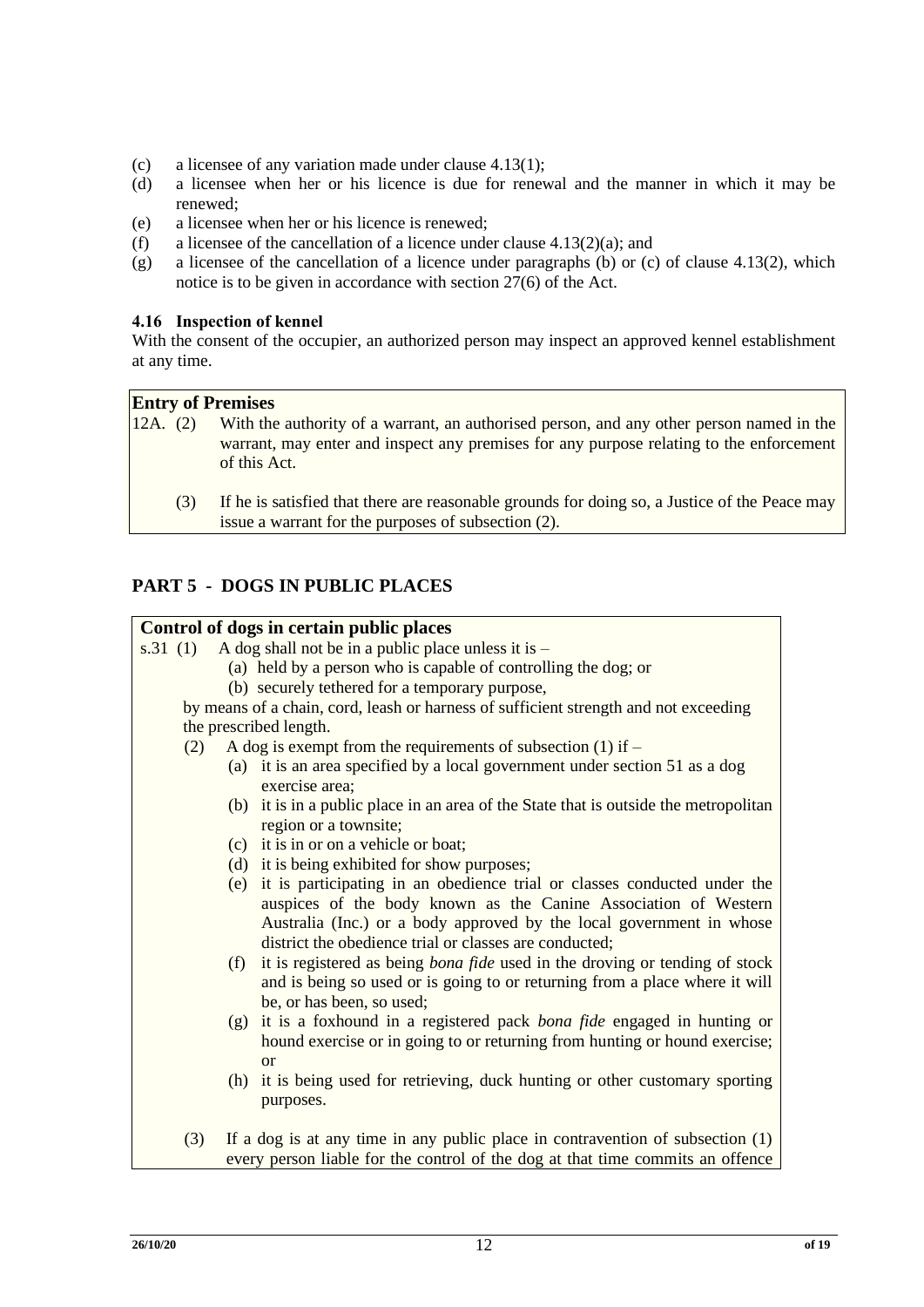against that subsection unless he establishes a defence under section 33B.

Penalty: where the dog is a dangerous dog, \$4,000; Otherwise, \$1 000

|          | Control of dogs in exercise areas and rural areas                                                                                                                                               |  |  |  |
|----------|-------------------------------------------------------------------------------------------------------------------------------------------------------------------------------------------------|--|--|--|
| S32. (1) | A dog, not being a greyhound, shall not be in $-$                                                                                                                                               |  |  |  |
|          | an area specified by a local government under section 51 as a dog<br>(a)<br>exercise area; or                                                                                                   |  |  |  |
|          | a public place in an area of the State that is outside the metropolitan<br>(b)<br>region or outside a townsite,                                                                                 |  |  |  |
|          | unless section $31(1)$ is complied with or a competent person is in reasonable proximity to                                                                                                     |  |  |  |
| the dog. |                                                                                                                                                                                                 |  |  |  |
| (2)      | A person is a competent person for the purposes of subsection $(1)$ only if –                                                                                                                   |  |  |  |
|          | (a) he is a person who is liable for the control of the dog;                                                                                                                                    |  |  |  |
|          | (b) he is capable of controlling it; and                                                                                                                                                        |  |  |  |
|          | (c) he is carrying and capable of attaching to the dog for the purpose of<br>controlling it, a chain, cord, leash or harness of sufficient strength and<br>not exceeding the prescribed length. |  |  |  |

- (3) The exemptions in section  $31(2)$  (other than paragraphs (a) and (b)) also apply for the purposes of subsection (1).
- (4) If a dog is at any time in any place in contravention of subsection (1) every person liable for the control of the dog at that time commits an offence against that subsection unless he establishes a defence under section 33B.

**Penalty:** where the dog is a dangerous dog, \$4 000

Otherwise, \$1 000

(5) A local government must specify under section 51 (bb) such dog exercise areas as are, in the opinion of the local government, sufficient in number, and suitable, for the exercising of dogs in the district.

## **5.1 Places where dogs are prohibited absolutely**

- (1) Dogs are prohibited absolutely from entering or being in any of the following places
	- (a) a public building, unless permitted by a sign;
	- (b) a theatre or picture gardens;
	- (c) all premises or vehicles classified as food premises or food vehicles under the *Health (Food Hygiene) Regulations 1993*; and
	- (d) a public swimming pool.
- (2) If a dog enters or is in a place specified in subclause (1), every person liable for the control of the dog at that time commits an offence.

**Penalty:** Where the dog is a dangerous dog, \$2,000; otherwise \$1,000.

#### **Special provisions for guide dogs**

S8. (1) Notwithstanding anything contained elsewhere in this Act or in any other Act, regulation, local law or by-law a person who is blind or partially blind –

(a) is entitled to be accompanied by a dog *bona fide* used by him as a guide dog, in any building or place open to or used by the public, for any purpose, or in any public transport; and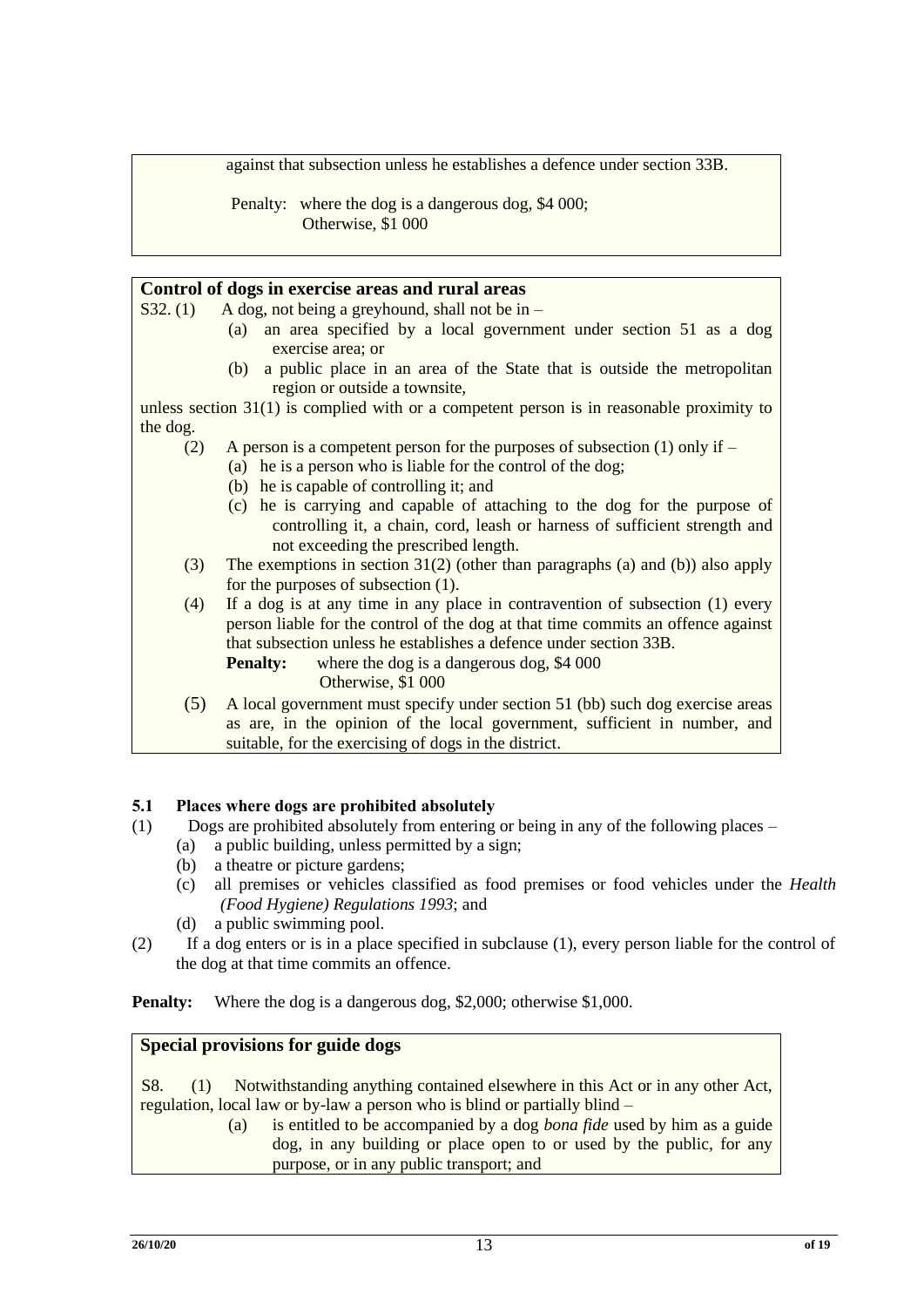- (b) is not guilty of an offence by reason only that he takes that dog into or permits that dog to enter any building or place open to or used by the public or on any public transport.
- (2) The provisions of subsection (1) shall also apply to any person who is *bona fide* engaged in the training of a guide dog.
- (3) The Minister may in writing authorize a named person accompanied by a specified dog to enter and be in any building or place open to or used by the public for any purpose, or in any public transport, and, notwithstanding anything in this Act or any other written law, a person acting in accordance with that authority is not guilty of an offence by reason only that he takes that dog into or permits that dog to enter any such building, place or transport.
- (4) An authority under subsection (3) may be given subject to such conditions and limitations as the Minister thinks fit, and may at any time be amended or revoked by him.

#### **5.2 Places which are dog exercise areas**

- (1) Subject to clause 5.1 and subclause (2) of this clause, for the purposes of sections 31 and 32 of the Act, the following are dog exercise areas - Recreation Reserves 1454 & 23783 (Lots 189, 190,191 & 195) Beatty Street, Boyup Brook (excluding Tennis Courts and Swimming Pool grounds).
- (2) Subclause (1) does not apply to  $-$ 
	- (a) land which has been set apart as a children's playground;
	- (b) an area being used for sporting or other activities, as permitted by the local government, during the times of such use; or
	- (c) a car park.

## **PART 6 - MISCELLANEOUS**

#### **6.1 Offence to excrete**

- (1) A dog must not excrete on
	- (a) any thoroughfare or other public place; or
	- (b) any land which is not a public place without the consent of the occupier.
- (2) Subject to subclause (3), if a dog excretes contrary to subclause (1), every person liable for the control of the dog at that time commits an offence.

#### **Penalty:** \$200.

(3) The person liable for the control of the dog does not commit an offence against subclause (2) if any excreta is removed immediately by that person.

## **PART 7 - ENFORCEMENT**

#### **7.1 Interpretation**

#### In this Part -

"infringement notice" means the notice referred to in clause 7.3; and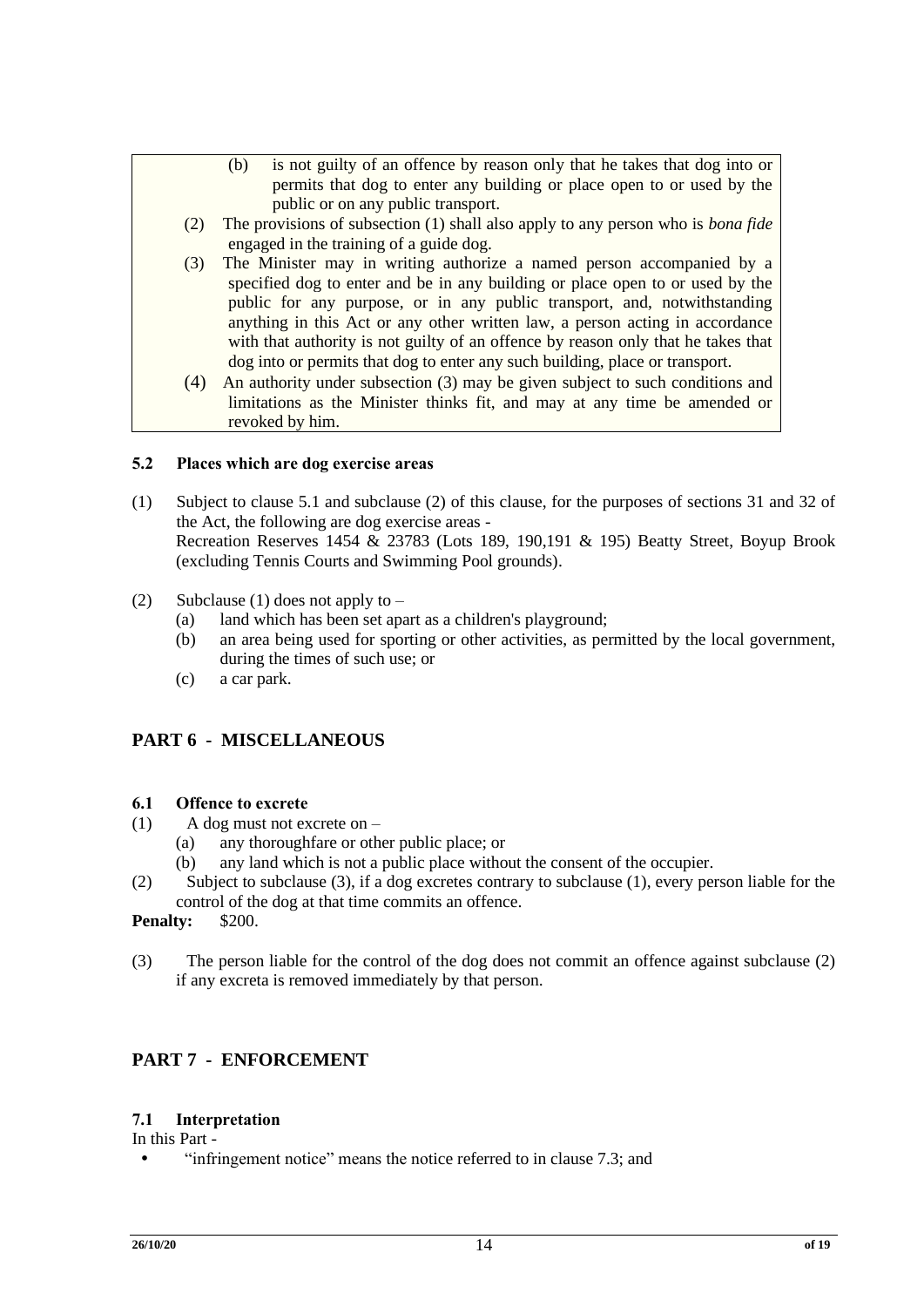• "notice of withdrawal" means the notice referred to in clause 7.6(1).

#### **7.2 Modified penalties**

- (1) The offences contained in Schedule 3 are offences in relation to which a modified penalty may be imposed.
- (2) The amount appearing in the third column of Schedule 3 directly opposite an offence is the modified penalty payable in respect of that offence if -
	- (a) the dog is not a dangerous dog; or
	- (b) the dog is a dangerous dog, but an amount does not appear in the fourth column directly opposite that offence.
- (3) The amount appearing in the fourth column of Schedule 3 directly opposite an offence is the modified penalty payable in respect of that offence if the dog is a dangerous dog.

#### **7.3 Issue of infringement notice**

Where an authorized person has reason to believe that a person has committed an offence in respect of which a modified penalty may be imposed, he or she may issue to that person a notice in the form of Form 7 of the First Schedule of the Regulations.

#### **7.4 Failure to pay modified penalty**

Where a person who has received an infringement notice fails to pay the modified penalty within the time specified in the notice, or within such further time as may in any particular case be allowed by the CEO, he or she is deemed to have declined to have the offence dealt with by way of a modified penalty.

#### **7.5 Payment of modified penalty**

A person who has received an infringement notice may, within the time specified in that notice or within such further time as may in any particular case be allowed by the CEO, send or deliver to the local government the amount of the penalty, with or without a reply as to the circumstances giving rise to the offence, and the local government may appropriate that amount in satisfaction of the penalty and issue an acknowledgment.

#### **7.6 Withdrawal of infringement notice**

- (1) Whether or not the modified penalty has been paid, an authorized person may withdraw an infringement notice by sending a notice in the form of Form 8 of the First Schedule of the Regulations.
- (2) A person authorized to issue an infringement notice under clause 7.3 cannot sign or send a notice of withdrawal.

#### **7.7 Service**

An infringement notice or a notice of withdrawal may be served on a person personally, or by leaving it at or posting it to her or his address as ascertained from her or him, or as recorded by the local government under the Act, or as ascertained from inquiries made by the local government.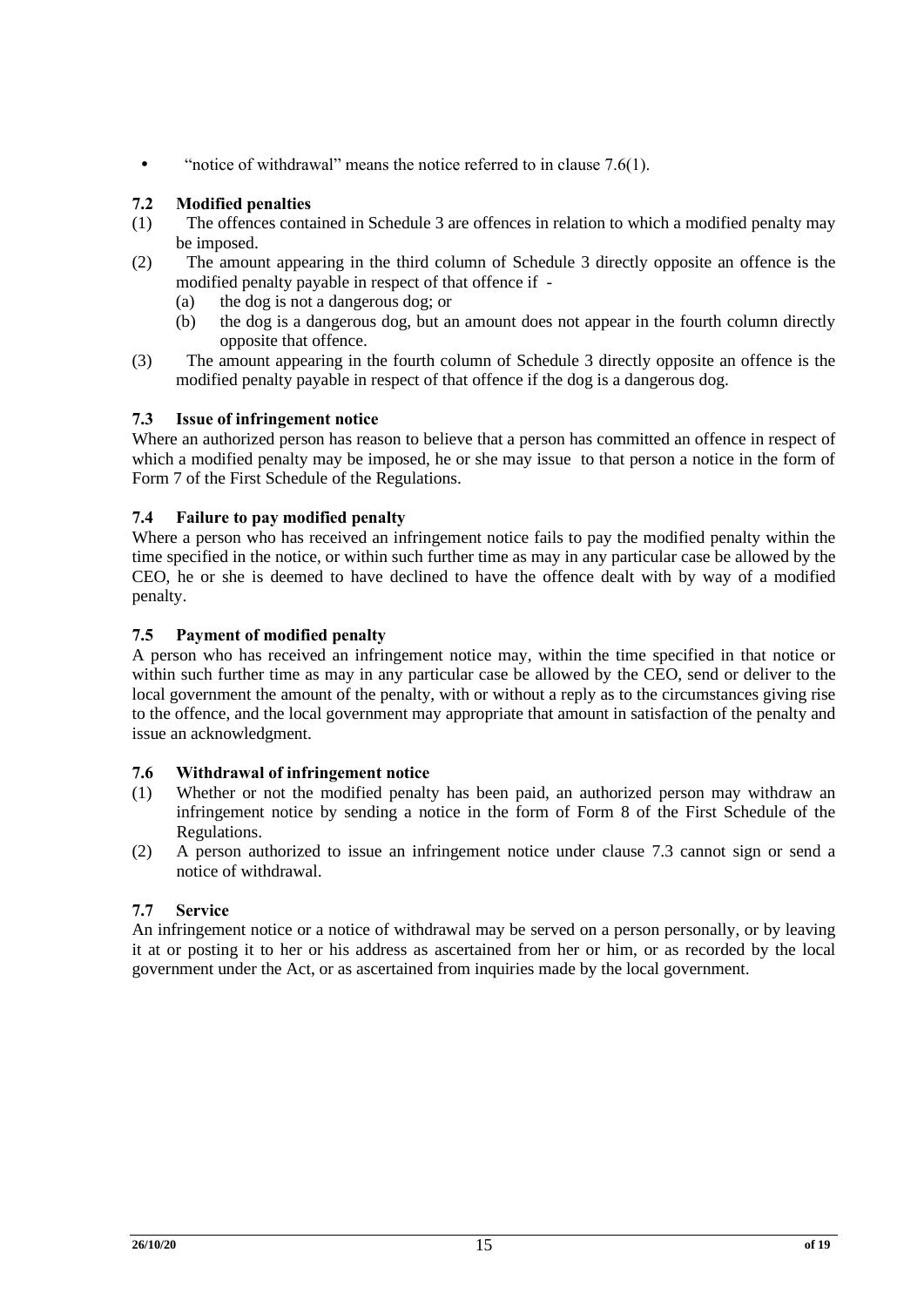## **SCHEDULE 1**

(clause 4.2)

## **Local laws relating to dogs LICENCE FOR AN APPROVED KENNEL ESTABLISHMENT**

| Apply for a licence for an approved kennel establishment at (address of premises)                                                                                                                                                                       |  |  |  |  |  |
|---------------------------------------------------------------------------------------------------------------------------------------------------------------------------------------------------------------------------------------------------------|--|--|--|--|--|
|                                                                                                                                                                                                                                                         |  |  |  |  |  |
|                                                                                                                                                                                                                                                         |  |  |  |  |  |
| $\ast$                                                                                                                                                                                                                                                  |  |  |  |  |  |
| $\ast$<br>premises so as to control the dogs and so as to ensure their health and welfare) at                                                                                                                                                           |  |  |  |  |  |
| Attached are -                                                                                                                                                                                                                                          |  |  |  |  |  |
| a site plan of the premises showing the location of the kennels and yards and all other buildings<br>(a)<br>and structures and fences;                                                                                                                  |  |  |  |  |  |
| plans and specifications of the kennel establishment;<br>(b)                                                                                                                                                                                            |  |  |  |  |  |
| copy of notice of proposed use to appear in newspaper;<br>(c)                                                                                                                                                                                           |  |  |  |  |  |
| copy of notice of proposed use to be given to adjoining premises;<br>(d)<br>written evidence that a person will reside -<br>(e)                                                                                                                         |  |  |  |  |  |
| at the premises; or<br>(i)                                                                                                                                                                                                                              |  |  |  |  |  |
| sufficiently close to the premises so as to control the dogs and so as to ensure their health<br>(ii)<br>and welfare; and                                                                                                                               |  |  |  |  |  |
| if the person in item (e) is not the applicant, written evidence that the person is a person in<br>(f)<br>charge of the dogs.                                                                                                                           |  |  |  |  |  |
| I confirm that I have read and agree to comply with the Code of Practice known as                                                                                                                                                                       |  |  |  |  |  |
| establishment.                                                                                                                                                                                                                                          |  |  |  |  |  |
| Signature of applicant<br>Date and the same state of the state of the state of the state of the state of the state of the state of the state of the state of the state of the state of the state of the state of the state of the state of the state of |  |  |  |  |  |
| ∗<br>delete where inapplicable.                                                                                                                                                                                                                         |  |  |  |  |  |
| Note: a licence if issued will have effect for a period of 12 months – section 27.5 of the Dog Act.                                                                                                                                                     |  |  |  |  |  |
| OFFICE USE ONLY                                                                                                                                                                                                                                         |  |  |  |  |  |

Application fee paid on *[insert date]*.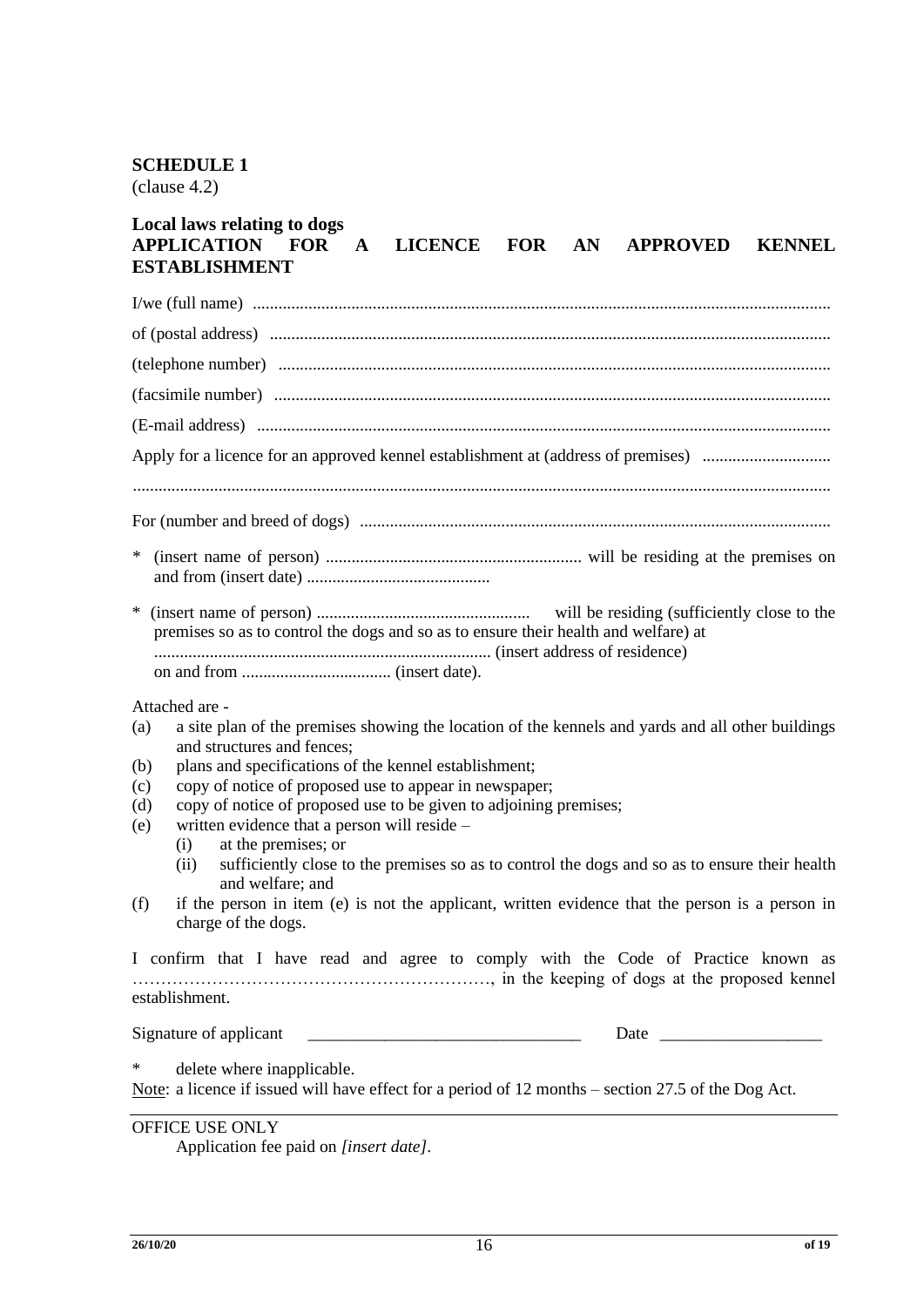## **SCHEDULE 2**

 $\text{(clause } 4.8(1)$ 

#### **CONDITIONS OF A LICENCE FOR AN APPROVED KENNEL ESTABLISHMENT**

An application for a licence for an approved kennel establishment may be approved subject to the following conditions -

- (a) each kennel, unless it is fully enclosed, must have a yard attached to it;
- (b) each kennel and each yard must be at a distance of not less than
	- (i) 25m from the front boundary of the premises and 5m from any other boundary of the premises;
	- (ii) 10m from any dwelling; and
	- (iii) 25m from any church, school room, hall, factory, dairy or premises where food is manufactured, prepared, packed or stored for human consumption;
- (c) each yard for a kennel must be kept securely fenced with a fence constructed of link mesh or netting or other materials approved by the local government;
- (d) the minimum floor area for each kennel must be calculated at 2.5 times the length of the breed of dog (when it is fully grown), squared, times the number of dogs to be housed in the kennel and the length of the dog is to be determined by measuring from the base of the tail to the front of its shoulder;
- (e) the floor area of the yard attached to any kennel or group of kennels must be at least twice the floor area of the kennel or group of kennels to which it is attached;
- (f) the upper surface of the kennel floor must be  $-$ 
	- (i) at least 100mm above the surface of the surrounding ground;
	- (ii) smooth so as to facilitate cleaning;
	- (iii) rigid;
	- (iv) durable;
	- (v) slip resistant;
	- (vi) resistant to corrosion;
	- (vii) non-toxic;
	- (viii) impervious;
	- (ix) free from cracks, crevices and other defects; and
	- (x) finished to a surface having a fall of not less than 1 in 100 to a spoon drain which in turn must lead to a suitably sized diameter sewerage pipe which must be properly laid, ventilated and trapped in accordance with the health requirements of the local government;
- (g) all kennel floor washings must pass through the drain in item  $(f)(x)$  and must be piped to approved apparatus for the treatment of sewage in accordance with the health requirements of the local government;
- (h) the kennel floor must have a durable upstand rising 75mm above the floor level from the junction of the floor and external and internal walls, or internal walls must be so constructed as to have a minimum clearance of 50mm from the underside of the bottom plate to the floor;
- (i) where a yard is to be floored, the floor must be constructed in the same manner as the floor of any kennel;
- (j) from the floor, the lowest internal height of a kennel must be, whichever is the lesser of (i) 2m; or
	- (ii) 4 times the height of the breed of dog in the kennel, when it is fully grown, measured from the floor to the uppermost tip of its shoulders while in a stationary upright position;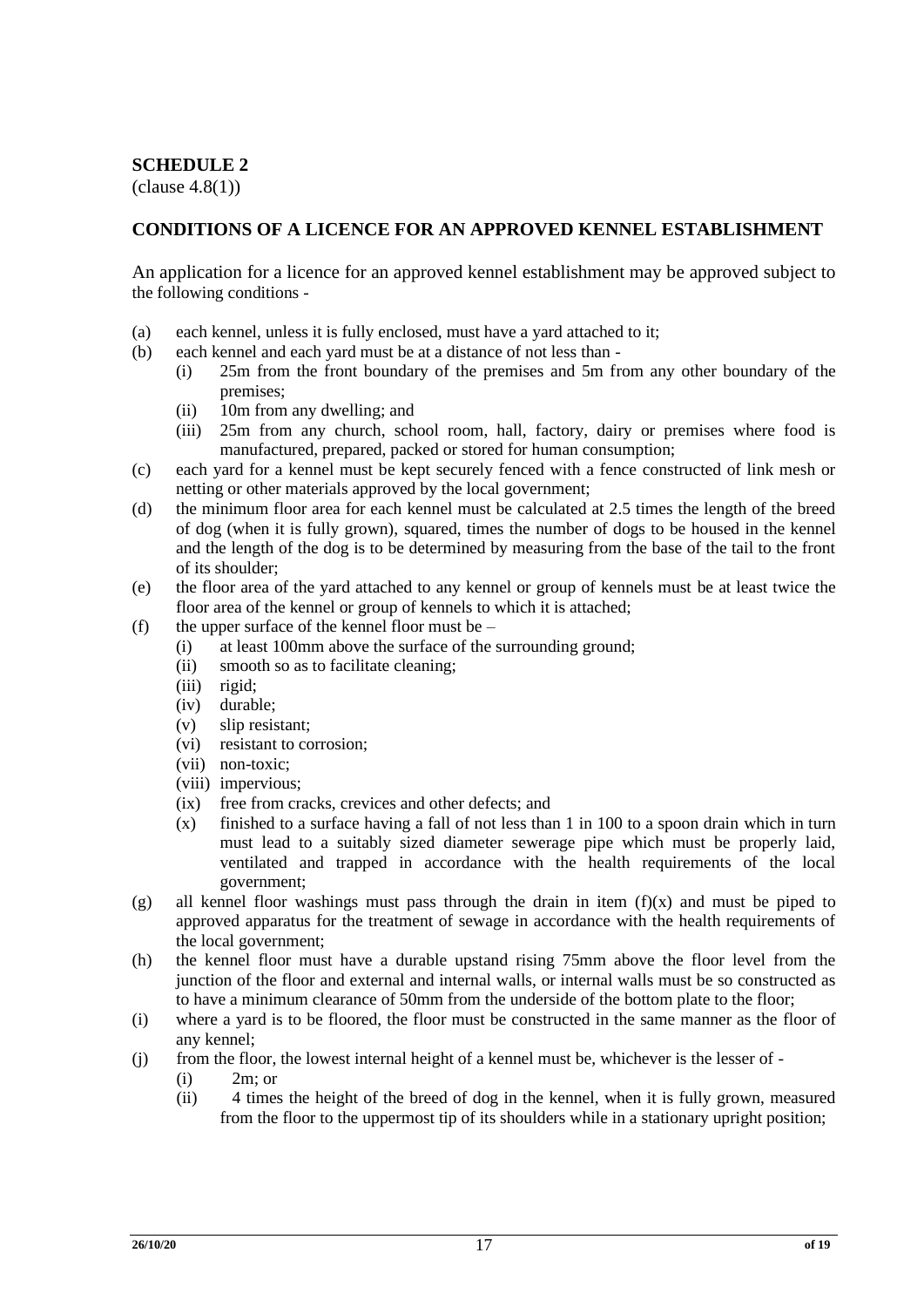- (k) the walls of each kennel must be constructed of concrete, brick, stone or framing sheeted internally and externally with good quality new zincalume or new pre-finished colour coated steel sheeting or new fibrous cement sheeting or other durable material approved by the local government;
- (l) all external surfaces of each kennel must be kept in good condition;
- (m) the roof of each kennel must be constructed of impervious material;
- (n) all kennels and yards and drinking vessels must be maintained in a clean condition and must be cleaned and disinfected when so ordered by an authorized person;
- (o) all refuse, faeces and food waste must be disposed of daily into the approved apparatus for the treatment of sewage;
- (p) noise, odours, fleas, flies and other vectors of disease must be effectively controlled;
- (q) suitable water must be available at the kennel via a properly supported standpipe and tap; and
- (r) the licensee or the person nominated in the application for a licence, must, in accordance with the application for the licence, continue to reside -
	- (i) at the premises; or
	- (ii) in the opinion of the local government, sufficiently close to the premises so as to control the dogs, and to ensure their health and welfare.